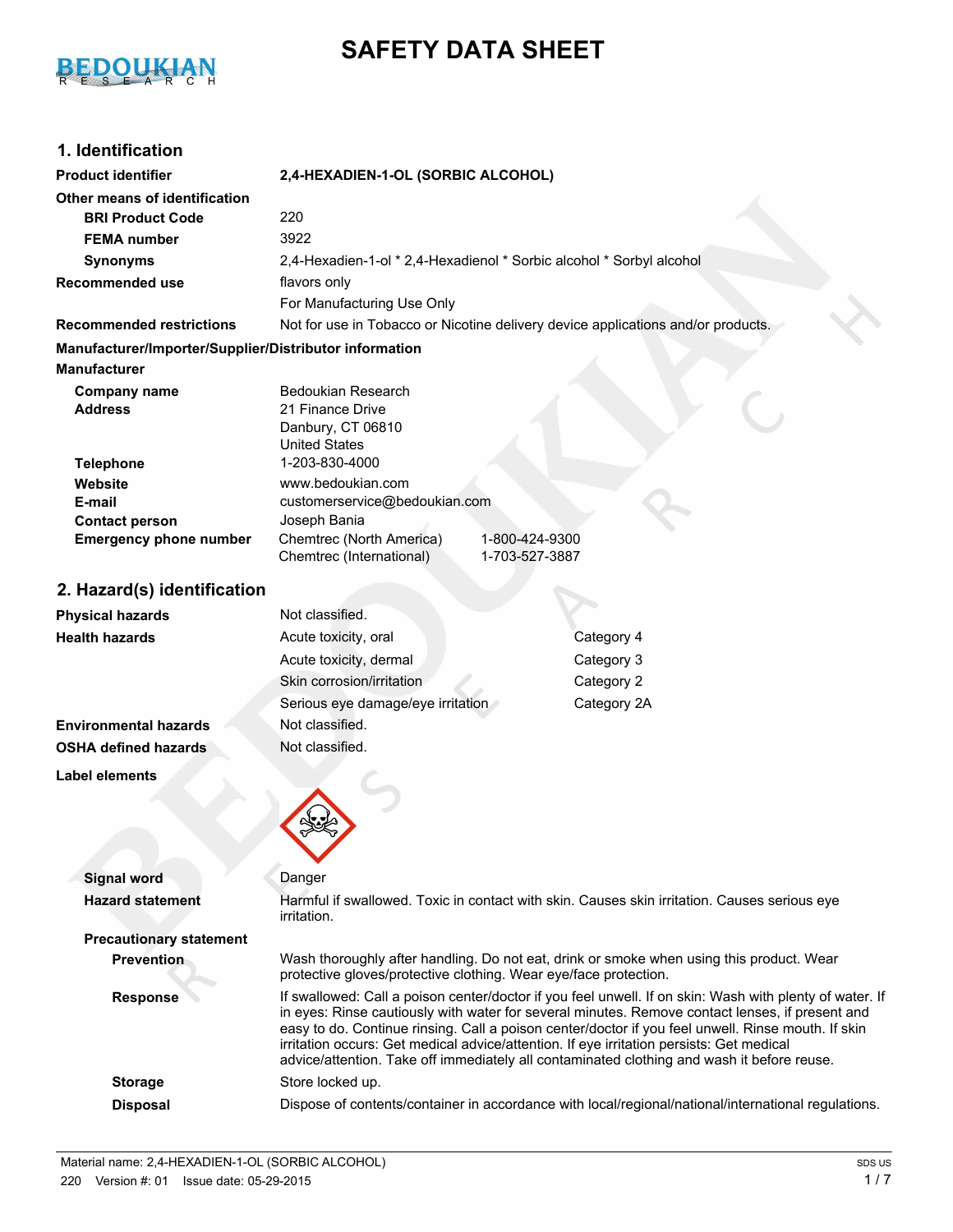#### **3. Composition/information on ingredients**

#### **Substances**

| <b>Chemical name</b>                                                         | <b>Common name and synonyms</b>                                                                                                                                                                                                              | <b>CAS number</b> | $\%$ |
|------------------------------------------------------------------------------|----------------------------------------------------------------------------------------------------------------------------------------------------------------------------------------------------------------------------------------------|-------------------|------|
| 2,4-HEXADIEN-1-OL (SORBIC<br>ALCOHOL)                                        | 2,4-Hexadien-1-ol<br>2,4-Hexadienol<br>Sorbic alcohol<br>Sorbyl alcohol                                                                                                                                                                      | 111-28-4          | 100  |
| <b>Stabilizers</b><br><b>Chemical name</b>                                   |                                                                                                                                                                                                                                              | <b>CAS number</b> | %    |
| synthetic alpha tocopherol                                                   |                                                                                                                                                                                                                                              | 10191-41-0        | 0.1  |
|                                                                              | *Designates that a specific chemical identity and/or percentage of composition has been withheld as a trade secret.                                                                                                                          |                   |      |
| <b>Composition comments</b>                                                  | Occupational Exposure Limits for stabilizers are listed in Section 8.                                                                                                                                                                        |                   |      |
| 4. First-aid measures                                                        |                                                                                                                                                                                                                                              |                   |      |
| <b>Inhalation</b>                                                            | Move to fresh air. Call a physician if symptoms develop or persist.                                                                                                                                                                          |                   |      |
| <b>Skin contact</b>                                                          | Take off immediately all contaminated clothing. Wash with plenty of soap and water. Get medical<br>advice/attention if you feel unwell. If skin irritation occurs: Get medical advice/attention. Wash<br>contaminated clothing before reuse. |                   |      |
| Eye contact                                                                  | Immediately flush eyes with plenty of water for at least 15 minutes. Remove contact lenses, if<br>present and easy to do. Continue rinsing. Get medical attention if irritation develops and persists.                                       |                   |      |
| Ingestion                                                                    | Rinse mouth. If vomiting occurs, keep head low so that stomach content doesn't get into the lungs.<br>Get medical advice/attention if you feel unwell.                                                                                       |                   |      |
| <b>Most important</b><br>symptoms/effects, acute and<br>delayed              | Severe eye irritation. Symptoms may include stinging, tearing, redness, swelling, and blurred<br>vision. Skin irritation. May cause redness and pain.                                                                                        |                   |      |
| Indication of immediate<br>medical attention and special<br>treatment needed | Provide general supportive measures and treat symptomatically. Keep victim warm. Keep victim<br>under observation. Symptoms may be delayed.                                                                                                  |                   |      |
| <b>General information</b>                                                   | Take off immediately all contaminated clothing. Ensure that medical personnel are aware of the<br>material(s) involved, and take precautions to protect themselves. Show this safety data sheet to<br>the doctor in attendance.              |                   |      |
| 5. Fire-fighting measures                                                    |                                                                                                                                                                                                                                              |                   |      |
| Suitable extinguishing media                                                 |                                                                                                                                                                                                                                              |                   |      |
| Unsuitable extinguishing<br>media                                            | Water fog. Foam. Dry chemical powder. Carbon dioxide (CO2).<br>Do not use water jet as an extinguisher, as this will spread the fire.                                                                                                        |                   |      |
| Specific hazards arising from<br>the chemical                                | During fire, gases hazardous to health may be formed.                                                                                                                                                                                        |                   |      |
| Special protective equipment<br>and precautions for firefighters             | Self-contained breathing apparatus and full protective clothing must be worn in case of fire.                                                                                                                                                |                   |      |
| <b>Fire fighting</b><br>equipment/instructions                               | Use water spray to cool unopened containers.                                                                                                                                                                                                 |                   |      |
| <b>Specific methods</b>                                                      | Use standard firefighting procedures and consider the hazards of other involved materials.                                                                                                                                                   |                   |      |
| <b>General fire hazards</b>                                                  | No unusual fire or explosion hazards noted.                                                                                                                                                                                                  |                   |      |
| 6. Accidental release measures                                               |                                                                                                                                                                                                                                              |                   |      |

**Personal precautions, protective equipment and emergency procedures** Keep unnecessary personnel away. Keep people away from and upwind of spill/leak. Wear appropriate protective equipment and clothing during clean-up. Do not touch damaged containers or spilled material unless wearing appropriate protective clothing. Ensure adequate ventilation. Local authorities should be advised if significant spillages cannot be contained. For personal protection, see section 8 of the SDS.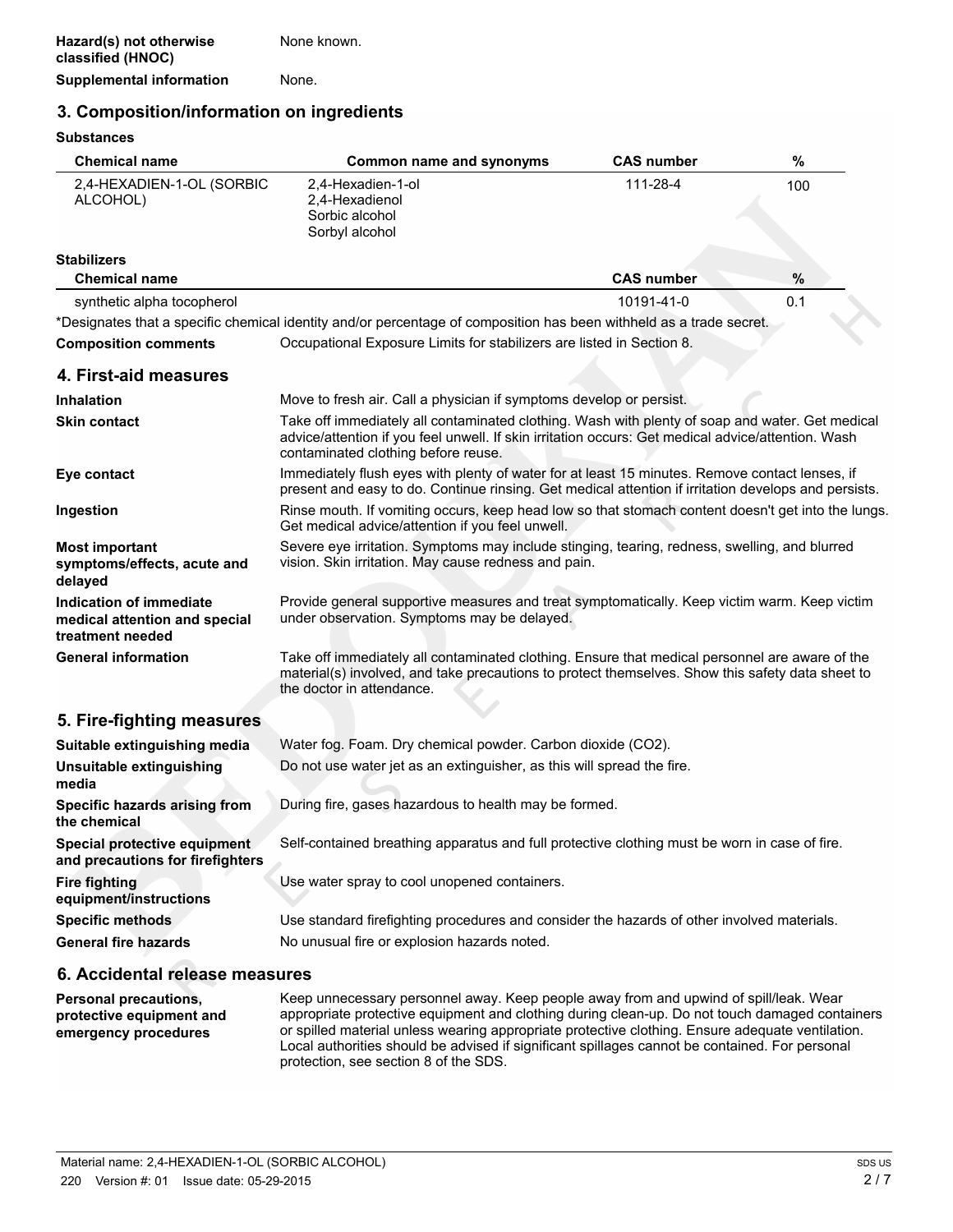| <b>Methods and materials for</b><br>containment and cleaning up | Large Spills: Stop the flow of material, if this is without risk. Dike the spilled material, where this is<br>possible. Cover with plastic sheet to prevent spreading. Absorb in vermiculite, dry sand or earth<br>and place into containers. Following product recovery, flush area with water.                                                                                                                                                                                                 |
|-----------------------------------------------------------------|--------------------------------------------------------------------------------------------------------------------------------------------------------------------------------------------------------------------------------------------------------------------------------------------------------------------------------------------------------------------------------------------------------------------------------------------------------------------------------------------------|
|                                                                 | Small Spills: Wipe up with absorbent material (e.g. cloth, fleece). Clean surface thoroughly to<br>remove residual contamination.                                                                                                                                                                                                                                                                                                                                                                |
| <b>Environmental precautions</b>                                | Never return spills to original containers for re-use. For waste disposal, see section 13 of the SDS.<br>Avoid discharge into drains, water courses or onto the ground.                                                                                                                                                                                                                                                                                                                          |
| 7. Handling and storage                                         |                                                                                                                                                                                                                                                                                                                                                                                                                                                                                                  |
| <b>Precautions for safe handling</b>                            | Avoid contact with eyes, skin, and clothing. Do not taste or swallow. When using, do not eat, drink<br>or smoke. Provide adequate ventilation. Wear appropriate personal protective equipment. Wash<br>hands thoroughly after handling. Wash contaminated clothing before reuse. Observe good<br>industrial hygiene practices.                                                                                                                                                                   |
| Conditions for safe storage,<br>including any incompatibilities | Store locked up. Store in original tightly closed container. Store away from incompatible materials<br>(see Section 10 of the SDS). Recommended Packaging: Glass, Plastic or Phenolic Lined Steel.<br>Store tightly sealed under inert gas in a cool, well-ventilated area.                                                                                                                                                                                                                      |
| 8. Exposure controls/personal protection                        |                                                                                                                                                                                                                                                                                                                                                                                                                                                                                                  |
| <b>Occupational exposure limits</b>                             | No exposure limits noted for ingredient(s).                                                                                                                                                                                                                                                                                                                                                                                                                                                      |
| <b>Biological limit values</b>                                  | No biological exposure limits noted for the ingredient(s).                                                                                                                                                                                                                                                                                                                                                                                                                                       |
| Appropriate engineering<br>controls                             | Good general ventilation (typically 10 air changes per hour) should be used. Ventilation rates<br>should be matched to conditions. If applicable, use process enclosures, local exhaust ventilation,<br>or other engineering controls to maintain airborne levels below recommended exposure limits. If<br>exposure limits have not been established, maintain airborne levels to an acceptable level. Eye<br>wash facilities and emergency shower must be available when handling this product. |
|                                                                 | Individual protection measures, such as personal protective equipment                                                                                                                                                                                                                                                                                                                                                                                                                            |

| Eye/face protection               | Face shield is recommended. Wear safety glasses with side shields (or goggles).                                                                                                                                                                            |  |  |
|-----------------------------------|------------------------------------------------------------------------------------------------------------------------------------------------------------------------------------------------------------------------------------------------------------|--|--|
| <b>Skin protection</b>            |                                                                                                                                                                                                                                                            |  |  |
| <b>Hand protection</b>            | Wear appropriate chemical resistant gloves. Suitable gloves can be recommended by the glove<br>supplier.                                                                                                                                                   |  |  |
| Other                             | Wear appropriate chemical resistant clothing. Use of an impervious apron is recommended.                                                                                                                                                                   |  |  |
| <b>Respiratory protection</b>     | In case of insufficient ventilation, wear suitable respiratory equipment.                                                                                                                                                                                  |  |  |
| <b>Thermal hazards</b>            | Wear appropriate thermal protective clothing, when necessary.                                                                                                                                                                                              |  |  |
| General hygiene<br>considerations | Keep away from food and drink. Always observe good personal hygiene measures, such as<br>washing after handling the material and before eating, drinking, and/or smoking. Routinely wash<br>work clothing and protective equipment to remove contaminants. |  |  |

## **9. Physical and chemical properties**

| Appearance                                   |                                                                                                                                         |
|----------------------------------------------|-----------------------------------------------------------------------------------------------------------------------------------------|
| <b>Physical state</b>                        | Solid.                                                                                                                                  |
| Color                                        | <b>Colorless</b>                                                                                                                        |
| Odor                                         | fresh green, herbal odor.                                                                                                               |
| <b>Odor threshold</b>                        | Not available.                                                                                                                          |
| рH                                           | Not available.                                                                                                                          |
| <b>Melting point/freezing point</b>          | 86.9 °F (30.5 °C)                                                                                                                       |
| Initial boiling point and boiling<br>range   | 342.1 °F (172.28 °C) US EPA. 2014. Estimation Programs Interface Suite™ for Microsoft®<br>Windows, v 4.11. US EPA, Washington, DC, USA. |
| <b>Flash point</b>                           | 160 °F (71 °C) Pensky-Martens or Grabner Miniflash                                                                                      |
| <b>Evaporation rate</b>                      | Not available.                                                                                                                          |
| Flammability (solid, gas)                    | Not available.                                                                                                                          |
| Upper/lower flammability or explosive limits |                                                                                                                                         |
| <b>Flammability limit - lower</b><br>$(\%)$  | Not available.                                                                                                                          |
| <b>Flammability limit - upper</b><br>(%)     | Not available.                                                                                                                          |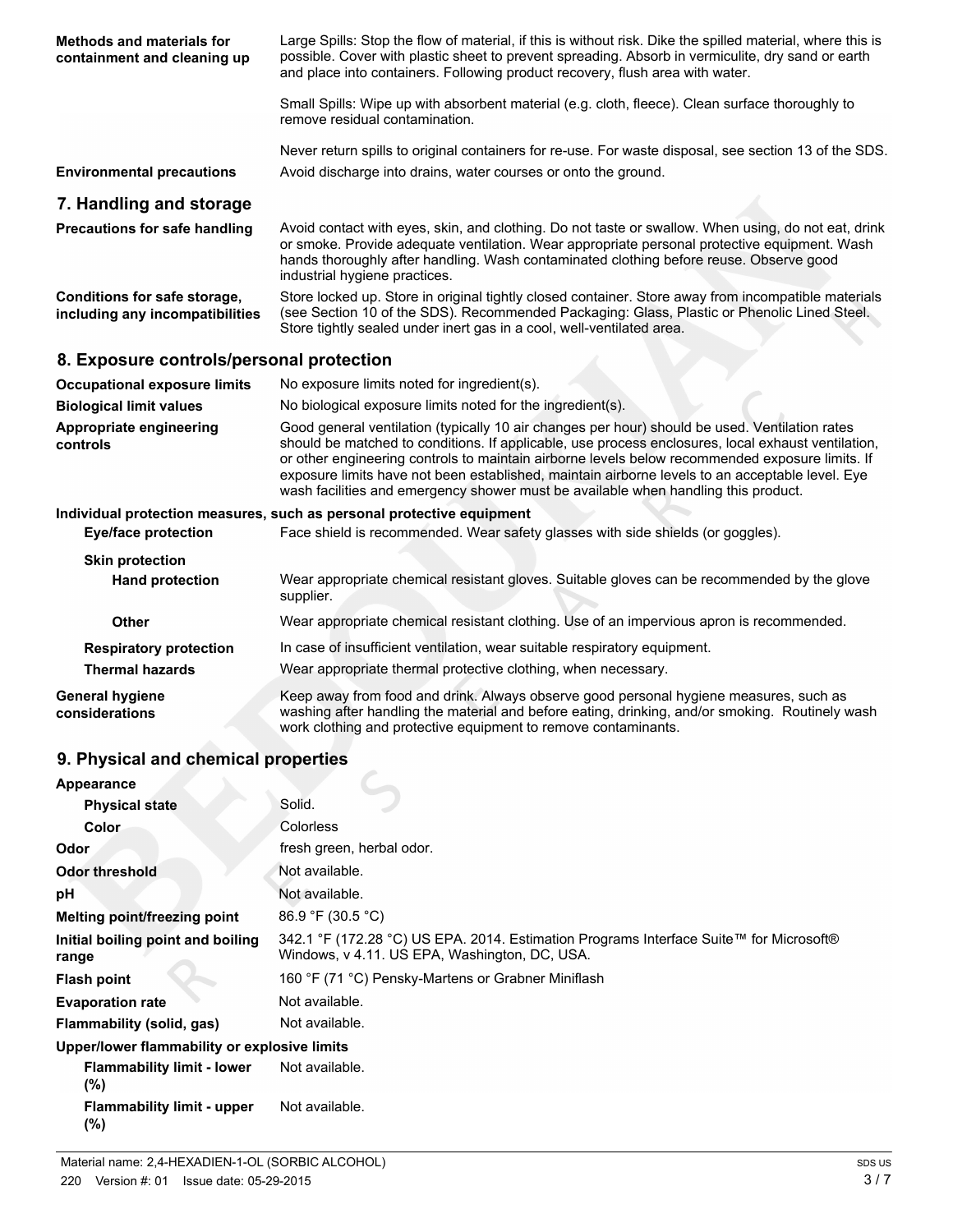| Explosive limit - lower (%)                       | Not available.                                                                                                                         |
|---------------------------------------------------|----------------------------------------------------------------------------------------------------------------------------------------|
| Explosive limit - upper (%)                       | Not available.                                                                                                                         |
| Vapor pressure                                    | 0.176 mmHg at 20°C; US EPA. 2014. Estimation Programs Interface Suite™ for Microsoft®<br>Windows, v 4.11. US EPA, Washington, DC, USA. |
| Vapor density                                     | 3.4 Relative to air; air = 1                                                                                                           |
| <b>Relative density</b>                           | Not available.                                                                                                                         |
| Solubility(ies)                                   |                                                                                                                                        |
| Solubility (water)                                | Not available.                                                                                                                         |
| <b>Partition coefficient</b><br>(n-octanol/water) | 1.39 US EPA. 2014. Estimation Programs Interface Suite™ for Microsoft® Windows, v 4.11. US<br>EPA, Washington, DC, USA.                |
| <b>Auto-ignition temperature</b>                  | Not available.                                                                                                                         |
| <b>Decomposition temperature</b>                  | Not available.                                                                                                                         |
| <b>Viscosity</b>                                  | Not available.                                                                                                                         |
| <b>Other information</b>                          |                                                                                                                                        |
| <b>Density</b>                                    | 0.89 g/cm3 Literature reference.                                                                                                       |
| <b>Flammability class</b>                         | Combustible IIIA estimated                                                                                                             |
| <b>Molecular formula</b>                          | C6H10O                                                                                                                                 |
| Molecular weight                                  | 98.15                                                                                                                                  |

### **10. Stability and reactivity**

| <b>Reactivity</b>                            | The product is stable and non-reactive under normal conditions of use, storage and transport. |
|----------------------------------------------|-----------------------------------------------------------------------------------------------|
| <b>Chemical stability</b>                    | Material is stable under normal conditions.                                                   |
| <b>Possibility of hazardous</b><br>reactions | No dangerous reaction known under conditions of normal use.                                   |
| <b>Conditions to avoid</b>                   | Avoid temperatures exceeding the flash point. Contact with incompatible materials.            |
| Incompatible materials                       | Strong oxidizing agents.                                                                      |
| <b>Hazardous decomposition</b><br>products   | No hazardous decomposition products are known.                                                |

## **11. Toxicological information**

#### **Information on likely routes of exposure**

| Inhalation                                                                         | No adverse effects due to inhalation are expected.                                                                                                    |
|------------------------------------------------------------------------------------|-------------------------------------------------------------------------------------------------------------------------------------------------------|
| <b>Skin contact</b>                                                                | Toxic in contact with skin. Causes skin irritation.                                                                                                   |
| Eye contact                                                                        | Causes serious eye irritation.                                                                                                                        |
| Ingestion                                                                          | Harmful if swallowed.                                                                                                                                 |
| Symptoms related to the<br>physical, chemical and<br>toxicological characteristics | Severe eye irritation. Symptoms may include stinging, tearing, redness, swelling, and blurred<br>vision. Skin irritation. May cause redness and pain. |
| Information on toxicological effects                                               |                                                                                                                                                       |

## **Information on toxicological effects**

| <b>Acute toxicity</b>                             | Toxic in contact with skin. Harmful if swallowed. |                     |
|---------------------------------------------------|---------------------------------------------------|---------------------|
| <b>Product</b>                                    | <b>Species</b>                                    | <b>Test Results</b> |
| 2,4-HEXADIEN-1-OL (SORBIC ALCOHOL) (CAS 111-28-4) |                                                   |                     |
| <b>Acute</b>                                      |                                                   |                     |
| <b>Dermal</b>                                     |                                                   |                     |
| Liquid                                            |                                                   |                     |
| LD50                                              | Rabbit                                            | 1010 mg/kg          |
| Oral                                              |                                                   |                     |
| Liquid                                            |                                                   |                     |
| LD50                                              | Rat                                               | $2.14$ ml/kg        |
|                                                   |                                                   |                     |

\* Estimates for product may be based on additional component data not shown.

**Skin corrosion/irritation** Causes skin irritation.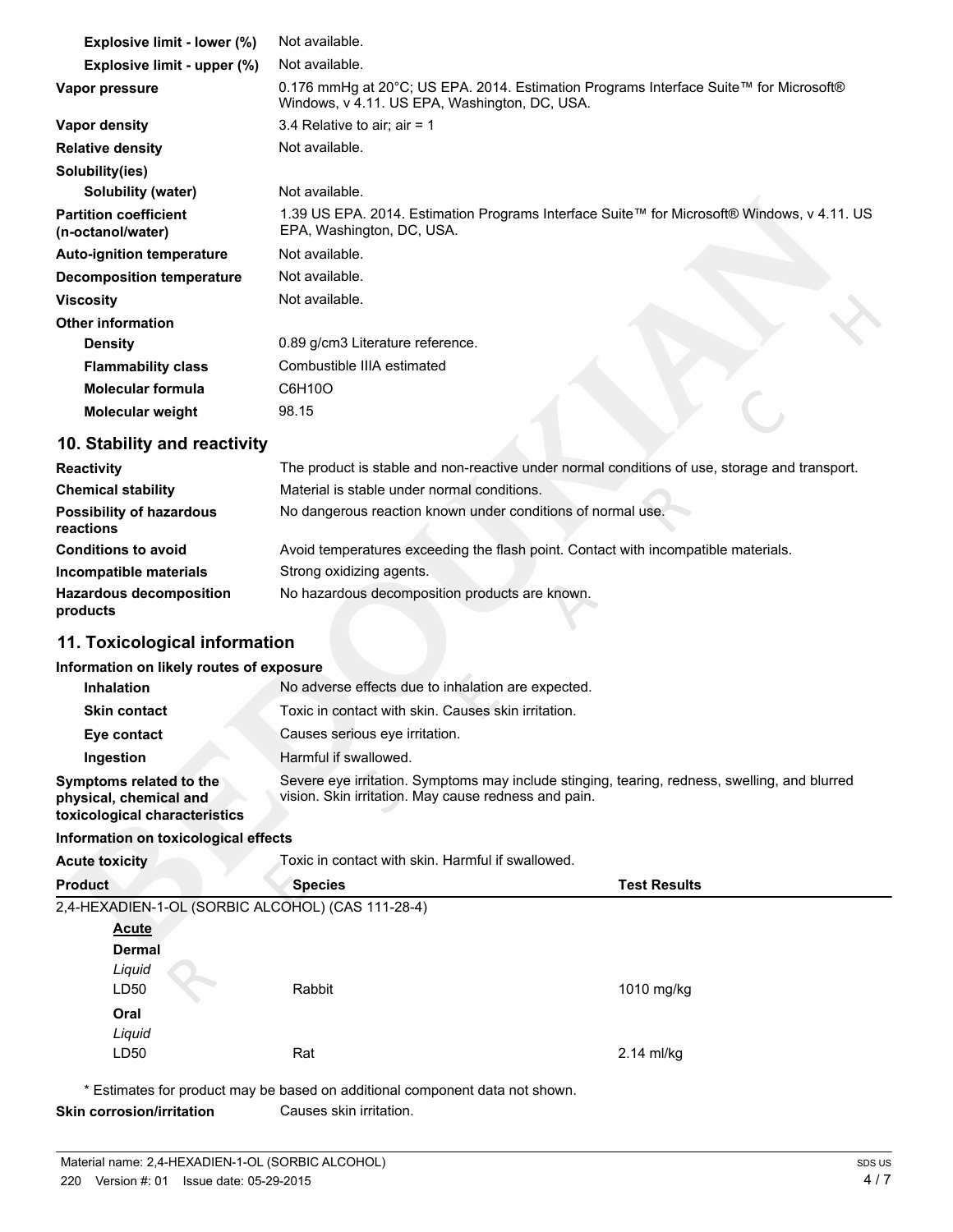| Serious eye damage/eye<br>irritation                                                    | Causes serious eye irritation.                                                                                                                                                                                         |  |
|-----------------------------------------------------------------------------------------|------------------------------------------------------------------------------------------------------------------------------------------------------------------------------------------------------------------------|--|
| Respiratory or skin sensitization                                                       |                                                                                                                                                                                                                        |  |
| <b>Respiratory sensitization</b>                                                        | Not a respiratory sensitizer.                                                                                                                                                                                          |  |
| <b>Skin sensitization</b>                                                               | This product is not expected to cause skin sensitization.                                                                                                                                                              |  |
| Germ cell mutagenicity                                                                  | No data available to indicate product or any components present at greater than 0.1% are<br>mutagenic or genotoxic.                                                                                                    |  |
| Carcinogenicity                                                                         | This product is not considered to be a carcinogen by IARC, ACGIH, NTP, or OSHA.                                                                                                                                        |  |
|                                                                                         | OSHA Specifically Regulated Substances (29 CFR 1910.1001-1050)                                                                                                                                                         |  |
| Not listed.                                                                             |                                                                                                                                                                                                                        |  |
| <b>Reproductive toxicity</b>                                                            | This product is not expected to cause reproductive or developmental effects.                                                                                                                                           |  |
| Specific target organ toxicity -<br>single exposure                                     | Not classified.                                                                                                                                                                                                        |  |
| Specific target organ toxicity -<br>repeated exposure                                   | Not classified.                                                                                                                                                                                                        |  |
| <b>Aspiration hazard</b>                                                                | Not an aspiration hazard.                                                                                                                                                                                              |  |
| 12. Ecological information                                                              |                                                                                                                                                                                                                        |  |
| <b>Ecotoxicity</b>                                                                      | The product is not classified as environmentally hazardous. However, this does not exclude the<br>possibility that large or frequent spills can have a harmful or damaging effect on the environment.                  |  |
| Persistence and degradability                                                           | No data is available on the degradability of this product.                                                                                                                                                             |  |
| <b>Bioaccumulative potential</b>                                                        |                                                                                                                                                                                                                        |  |
| Partition coefficient n-octanol / water (log Kow)<br>2,4-HEXADIEN-1-OL (SORBIC ALCOHOL) | 1.39, US EPA. 2014. Estimation Programs Interface Suite™<br>for Microsoft® Windows, v 4.11. US EPA, Washington, DC,<br>USA.                                                                                            |  |
| <b>Mobility in soil</b>                                                                 | No data available.                                                                                                                                                                                                     |  |
| Other adverse effects                                                                   | No other adverse environmental effects (e.g. ozone depletion, photochemical ozone creation                                                                                                                             |  |
|                                                                                         | potential, endocrine disruption, global warming potential) are expected from this component.                                                                                                                           |  |
| 13. Disposal considerations                                                             |                                                                                                                                                                                                                        |  |
| <b>Disposal instructions</b>                                                            | Collect and reclaim or dispose in sealed containers at licensed waste disposal site. Dispose of<br>contents/container in accordance with local/regional/national/international regulations.                            |  |
| Local disposal regulations                                                              | Dispose in accordance with all applicable regulations.                                                                                                                                                                 |  |
| Hazardous waste code                                                                    | The waste code should be assigned in discussion between the user, the producer and the waste<br>disposal company.                                                                                                      |  |
| Waste from residues / unused<br>products                                                | Dispose of in accordance with local regulations. Empty containers or liners may retain some<br>product residues. This material and its container must be disposed of in a safe manner (see:<br>Disposal instructions). |  |
| <b>Contaminated packaging</b>                                                           | Since emptied containers may retain product residue, follow label warnings even after container is<br>emptied. Empty containers should be taken to an approved waste handling site for recycling or<br>disposal.       |  |
| 14. Transport information                                                               |                                                                                                                                                                                                                        |  |
|                                                                                         |                                                                                                                                                                                                                        |  |
| <b>DOT</b>                                                                              |                                                                                                                                                                                                                        |  |

Not regulated as dangerous goods.

#### **IATA**

Not regulated as dangerous goods.

#### **IMDG**

Not regulated as dangerous goods.

**Transport in bulk according to** Not applicable. **Annex II of MARPOL 73/78 and the IBC Code**

## **15. Regulatory information**

**US federal regulations** This product is a "Hazardous Chemical" as defined by the OSHA Hazard Communication Standard, 29 CFR 1910.1200.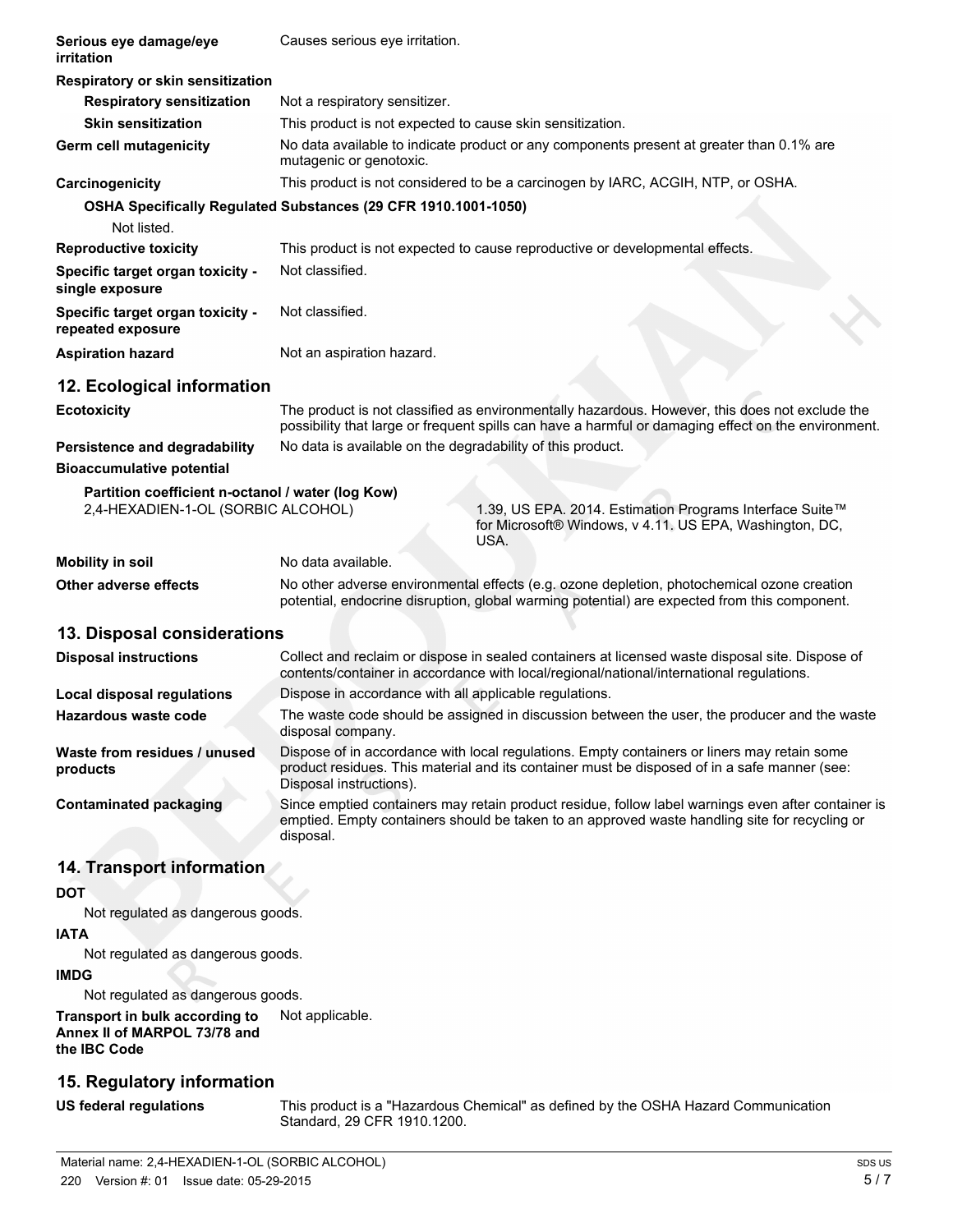|                                                              | TSCA Section 12(b) Export Notification (40 CFR 707, Subpt. D)                                                                                                                                     |                        |
|--------------------------------------------------------------|---------------------------------------------------------------------------------------------------------------------------------------------------------------------------------------------------|------------------------|
| Not regulated.                                               | <b>CERCLA Hazardous Substance List (40 CFR 302.4)</b>                                                                                                                                             |                        |
| Not listed.                                                  |                                                                                                                                                                                                   |                        |
| <b>SARA 304 Emergency release notification</b>               |                                                                                                                                                                                                   |                        |
| Not regulated.                                               |                                                                                                                                                                                                   |                        |
| Not listed.                                                  | OSHA Specifically Regulated Substances (29 CFR 1910.1001-1050)                                                                                                                                    |                        |
|                                                              | Superfund Amendments and Reauthorization Act of 1986 (SARA)                                                                                                                                       |                        |
| <b>Hazard categories</b>                                     | Immediate Hazard - Yes<br>Delayed Hazard - No<br>Fire Hazard - No<br>Pressure Hazard - No<br>Reactivity Hazard - No                                                                               |                        |
| <b>SARA 302 Extremely hazardous substance</b><br>Not listed. |                                                                                                                                                                                                   |                        |
|                                                              | Yes                                                                                                                                                                                               |                        |
| SARA 311/312 Hazardous<br>chemical                           |                                                                                                                                                                                                   |                        |
| SARA 313 (TRI reporting)<br>Not regulated.                   |                                                                                                                                                                                                   |                        |
| <b>Other federal regulations</b>                             |                                                                                                                                                                                                   |                        |
|                                                              | Clean Air Act (CAA) Section 112 Hazardous Air Pollutants (HAPs) List                                                                                                                              |                        |
| Not regulated.                                               | Clean Air Act (CAA) Section 112(r) Accidental Release Prevention (40 CFR 68.130)                                                                                                                  |                        |
| Not regulated.                                               |                                                                                                                                                                                                   |                        |
| <b>Safe Drinking Water Act</b><br>(SDWA)                     | Not regulated.                                                                                                                                                                                    |                        |
| <b>US state regulations</b>                                  |                                                                                                                                                                                                   |                        |
| Not listed.                                                  | US. California Controlled Substances. CA Department of Justice (California Health and Safety Code Section 11100)                                                                                  |                        |
| US. Massachusetts RTK - Substance List                       |                                                                                                                                                                                                   |                        |
| Not regulated.                                               |                                                                                                                                                                                                   |                        |
|                                                              | US. New Jersey Worker and Community Right-to-Know Act                                                                                                                                             |                        |
| Not listed.                                                  |                                                                                                                                                                                                   |                        |
| Not listed.                                                  | US. Pennsylvania Worker and Community Right-to-Know Law                                                                                                                                           |                        |
| <b>US. Rhode Island RTK</b>                                  |                                                                                                                                                                                                   |                        |
| Not regulated.                                               |                                                                                                                                                                                                   |                        |
| US. California Proposition 65                                |                                                                                                                                                                                                   |                        |
|                                                              | California Safe Drinking Water and Toxic Enforcement Act of 1986 (Proposition 65): This material is not known to contain<br>any chemicals currently listed as carcinogens or reproductive toxins. |                        |
| <b>International Inventories</b>                             |                                                                                                                                                                                                   |                        |
| Country(s) or region                                         | Inventory name                                                                                                                                                                                    | On inventory (yes/no)* |
| Australia                                                    | Australian Inventory of Chemical Substances (AICS)                                                                                                                                                | Yes                    |
| Canada                                                       | Domestic Substances List (DSL)                                                                                                                                                                    | Yes                    |
| Canada                                                       | Non-Domestic Substances List (NDSL)                                                                                                                                                               | No                     |
| China                                                        | Inventory of Existing Chemical Substances in China (IECSC)                                                                                                                                        | Yes                    |
| Europe                                                       | European Inventory of Existing Commercial Chemical<br>Substances (EINECS)                                                                                                                         | Yes                    |
| Europe                                                       | European List of Notified Chemical Substances (ELINCS)                                                                                                                                            | No                     |
| Japan                                                        | Inventory of Existing and New Chemical Substances (ENCS)                                                                                                                                          | Yes                    |
| Korea                                                        | Existing Chemicals List (ECL)                                                                                                                                                                     | Yes                    |
| New Zealand                                                  | New Zealand Inventory                                                                                                                                                                             | Yes                    |
| Philippines                                                  | Philippine Inventory of Chemicals and Chemical Substances                                                                                                                                         | Yes                    |

(PICCS)